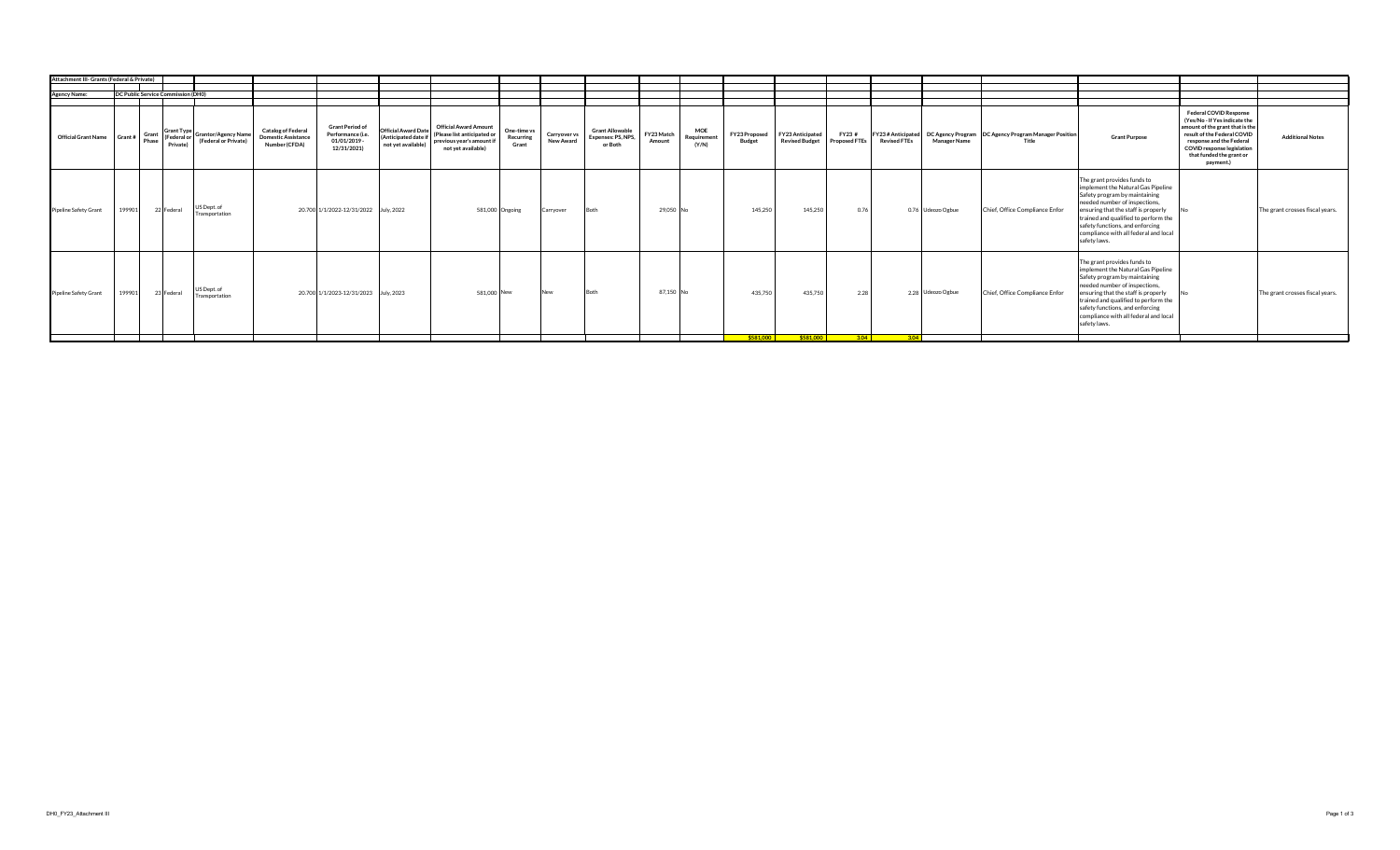|                     | <b>Attachment III-Federal Payments</b> |                                    |         |                 |                 |             |              |                                                           |
|---------------------|----------------------------------------|------------------------------------|---------|-----------------|-----------------|-------------|--------------|-----------------------------------------------------------|
|                     |                                        |                                    |         |                 |                 |             |              |                                                           |
| <b>Agency Name:</b> |                                        | DC Public Service Commission (DH0) |         |                 |                 |             |              |                                                           |
|                     |                                        |                                    |         |                 |                 |             |              |                                                           |
|                     |                                        |                                    |         |                 |                 |             |              | <b>Federal COVID Response</b>                             |
|                     |                                        |                                    |         |                 |                 |             |              | (Yes/No - If Yes indicate the amount of the grant that is |
|                     |                                        |                                    |         |                 |                 |             |              | the result of the Federal COVID response and the Federal  |
|                     |                                        |                                    |         |                 |                 |             |              | COVID response legislation that funded the grant or       |
|                     | <b>Agency Fund #</b>                   | <b>Agency Fund Title</b>           | Purpose | FY 2022 Payment | FY 2023 Payment | Change      | New/On-going | payment.)                                                 |
|                     | N/A                                    | N/A                                | N/A     | $\Omega$        | 0               | $\Omega$    |              |                                                           |
|                     |                                        |                                    |         |                 |                 | 0           |              |                                                           |
|                     |                                        |                                    |         |                 |                 | 0           |              |                                                           |
|                     |                                        |                                    |         |                 |                 | $\Omega$    |              |                                                           |
|                     |                                        |                                    |         |                 |                 | $\Omega$    |              |                                                           |
|                     |                                        |                                    |         |                 |                 | 0           |              |                                                           |
|                     |                                        |                                    |         |                 |                 | 0           |              |                                                           |
|                     |                                        |                                    |         |                 |                 | $\Omega$    |              |                                                           |
|                     |                                        |                                    |         |                 |                 | $\mathbf 0$ |              |                                                           |
|                     |                                        |                                    |         |                 |                 | 0           |              |                                                           |
|                     |                                        |                                    |         |                 |                 | $\mathbf 0$ |              |                                                           |
|                     |                                        |                                    |         |                 |                 | 0           |              |                                                           |
|                     |                                        |                                    |         |                 |                 | $\mathbf 0$ |              |                                                           |
|                     |                                        |                                    |         |                 |                 | $\mathbf 0$ |              |                                                           |
|                     |                                        |                                    |         |                 |                 | $\mathbf 0$ |              |                                                           |
|                     |                                        |                                    |         | \$0             | \$0             | \$0         |              |                                                           |